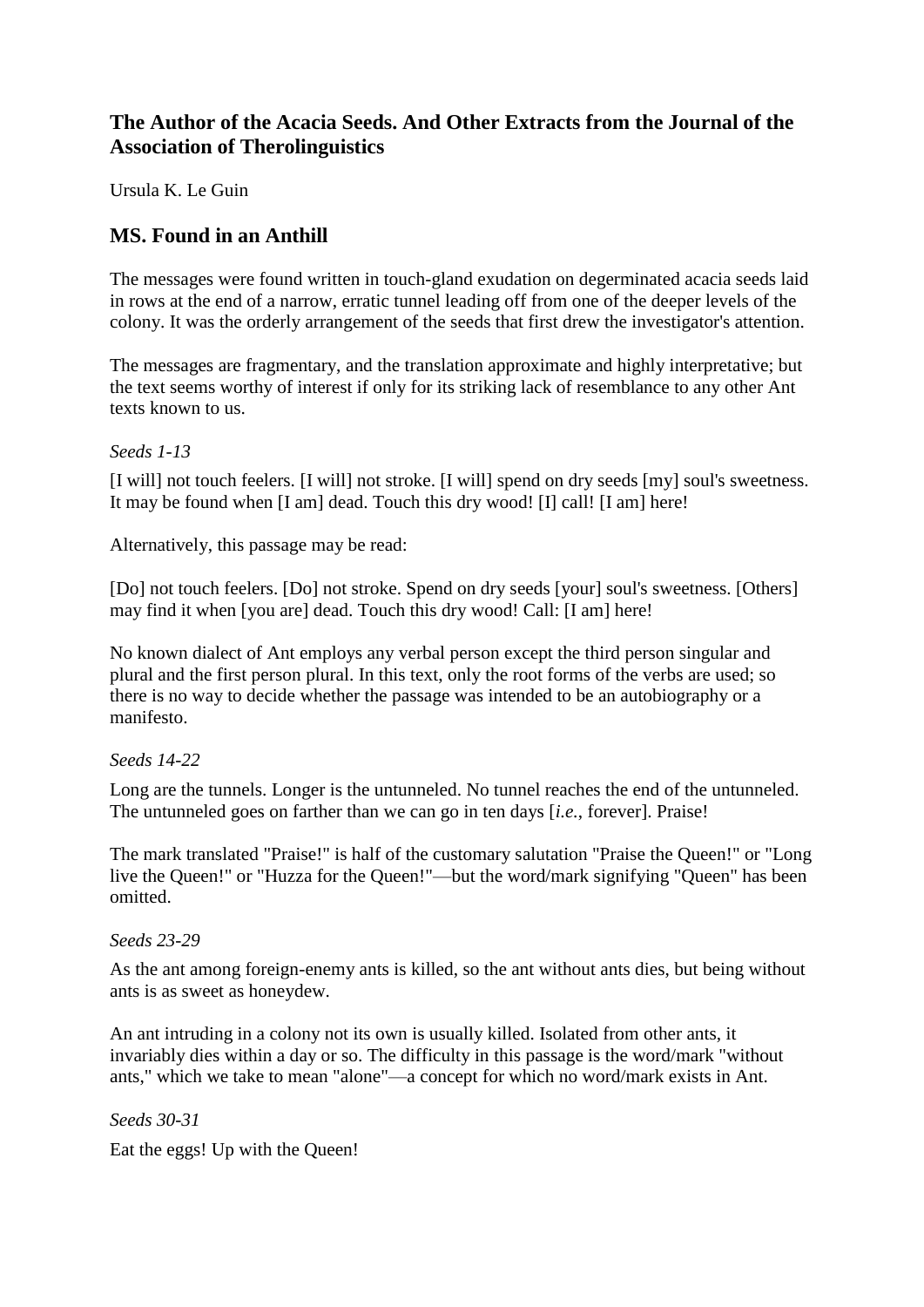There has already been considerable dispute over the interpretation of the phrase on Seed 31. It is an important question, since all the preceding seeds can be fully understood only in the light cast by this ultimate exhortation. Dr. Rosbone ingeniously argues that the author, a wingless neuter-female worker, yearns hopelessly to be a winged male, and to found a new colony, flying upward in the nuptial flight with a new Queen. Though the text certainly permits such a reading, our conviction is that nothing in the text *supports* it—least of all the text of the immediately preceding seed, No. 30: "Eat the eggs!" This reading, though shocking, is beyond disputation.

We venture to suggest that the confusion over Seed 31 may result from an ethnocentric interpretation of the word "up." To us, "up" is a "good" direction. Not so, or not necessarily so, to an ant. "Up" is where the food comes from, to be sure; but "down" is where security, peace, and home are to be found. "Up" is the scorching sun; the freezing night; no shelter in the beloved tunnels; exile; death. Therefore we suggest that this strange author, in the solitude of her lonely tunnel, sought with what means she had to express the ultimate blasphemy conceivable to an ant, and that the correct reading of Seeds 30-31, in human terms, is:

#### Eat the eggs! Down with the Queen!

The desiccated body of a small worker was found beside Seed 31 when the manuscript was discovered. The head had been severed from the thorax, probably by the jaws of a soldier of the colony. The seeds, carefully arranged in a pattern resembling a musical stave, had not been disturbed. (Ants of the soldier caste are illiterate; thus the soldier was presumably not interested in the collection of useless seeds from which the edible germs had been removed.) No living ants were left in the colony, which was destroyed in a war with a neighbouring anthill at some time subsequent of the death of the Author of the Acacia Seeds.

### —G. D'Arbay, T.R. Bardol

## **Announcement of an Expedition**

The extreme difficulty of reading Penguin has been very much lessened by the use of the underwater motion-picture camera. On film it is at least possible to repeat, and slow down, the fluid sequences of the script, to the point where, by constant repetition and patient study, many elements of this most elegant and lively literature may be grasped, though the nuances, and perhaps the essence, must forever elude us.

It was Professor Duby who, by pointing out the remote affiliation of the script with Low Greylag, made possible the first tentative glossary of Penguin. The analogies with Dolphin which had been employed up to that time never proved very useful, and were often quite misleading.

Indeed it seemed strange that a script written almost entirely in wings, neck, and air should prove the key to the poetry of short-necked, flipper-winged water-writers. But we should not have found it so strange if we had kept in mind that penguins are, despite all evidence to the contrary, birds.

Because their script resembles Dolphin in *form,* we should never have assumed that is must resemble Dolphin in*content.* And indeed it does not. There is, of course, the same extraordinary wit, the flashes of crazy humor, the inventiveness, and the inimitable grace. In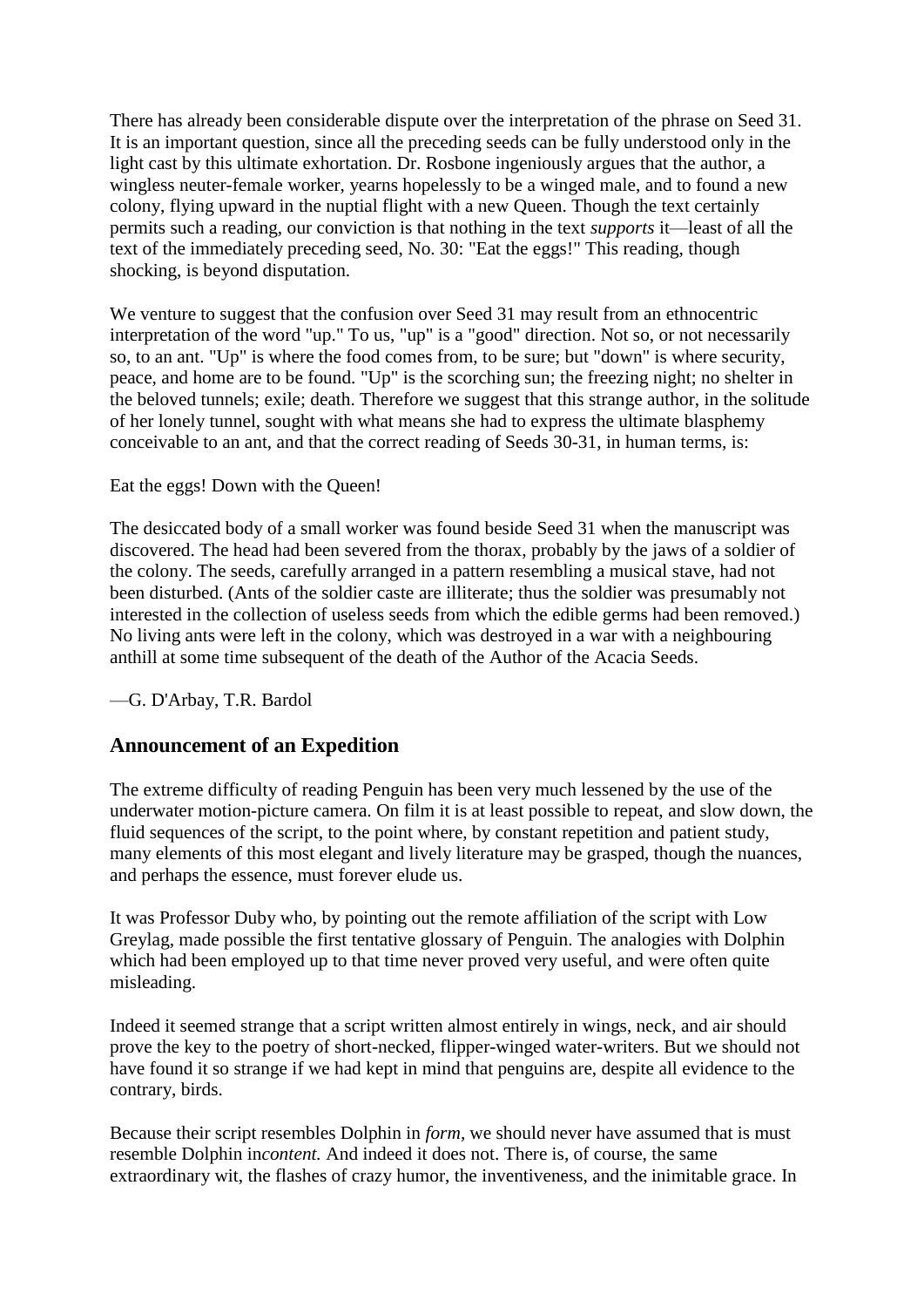all the thousands of literatures of the Fish stock, only a few show any humor at all, and that usually of a rather simple, primitive sort; and the superb gracefulness of Shark or Tarpon is utterly different from the joyous vigor of all Cetacean scripts. The joy, the vigor, and the humor are all shared by Penguin authors; and, indeed, by many of the finer Seal *auteurs.* The temperature of the blood is a bond. But the construction of the brain, and of the womb, makes a barrier! Dolphins do not lay eggs. A world of difference lies in that simple fact.

Only when Professor Duby reminded us that penguins are birds, that they do not swim but *fly in water,* only then could the therolinguist begin to approach the sea literature of the penguin with understanding; only then could the miles of recordings already on film be restudied and, finally, appreciated.

But the difficulty of translation is still with us.

A satisfying degree of promise has already been made in Adélie. The difficulties of recording a group kinetic performance in a stormy ocean as thick as pea soup with plankton at a temperature of 31° Fahrenheit are considerable; but the perseverance of the Ross Ice Barrier Literary Circle has been fully rewarded with such passages as "Under the Iceberg," from the *Autumn Song*—a passage now world famous in the rendition by Anna Serebryakova of the Leningrad Ballet. No verbal rendering can approach the felicity of Miss Serebryakova's version. For, quite simply, there is no way to reproduce in writing the all-important *multiplicity* of the original text, so beautifully rendered by the full chorus of the Leningrad Ballet company.

Indeed, what we call "translations" from the Adélie—or from any group kinetic text—are, to put it bluntly, mere notes—libretto without the opera. The ballet version is the true translation. Nothing in words can be complete.

I therefore suggest, though the suggestion may well be greeted with frowns of anger or with hoots of laughter, that *for the therolinguist*—as opposed to the artist and the amateur—the kinetic sea writings of Penguin are the *least* promising field of study: and, further, that Adélie, for all its charm and relative simplicity, is a less promising field of study than is Emperor.

Emperor!—I anticipate my colleagues' response to this suggestions. Emperor! The most difficult, the most remote, of all the dialects of Penguin! The language of which Professor Duby himself remarked, "The literature of the emperor penguin is as forbidding, as inaccessible, as the frozen heart of Antarctica itself. Its beauties may be unearthly, but they are not for us."

Maybe. I do not underestimate the difficulties: not least of which is the imperial temperament, so much more reserved and aloof than that of any of penguin. But, paradoxically, it is just in this reserve that I place my hope. The emperor is not a solitary, but a social bird, and while on land for the breeding season dwells in colonies, as does the Adélie; but these colonies are very much smaller and very much quieter than those of the Adélie. The bonds between the members of an emperor colony are rather personal than social. The emperor is an individualist. Therefore I think it almost certain that the literature of the emperor will prove to be composed by single authors, instead of chorally; and therefore it will be translatable into human speech. It will be a kinetic literature, but how different from the spatially extensive, rapid, multiplex choruses of sea writing! Close analysis, and genuine transcription, will at last be possible.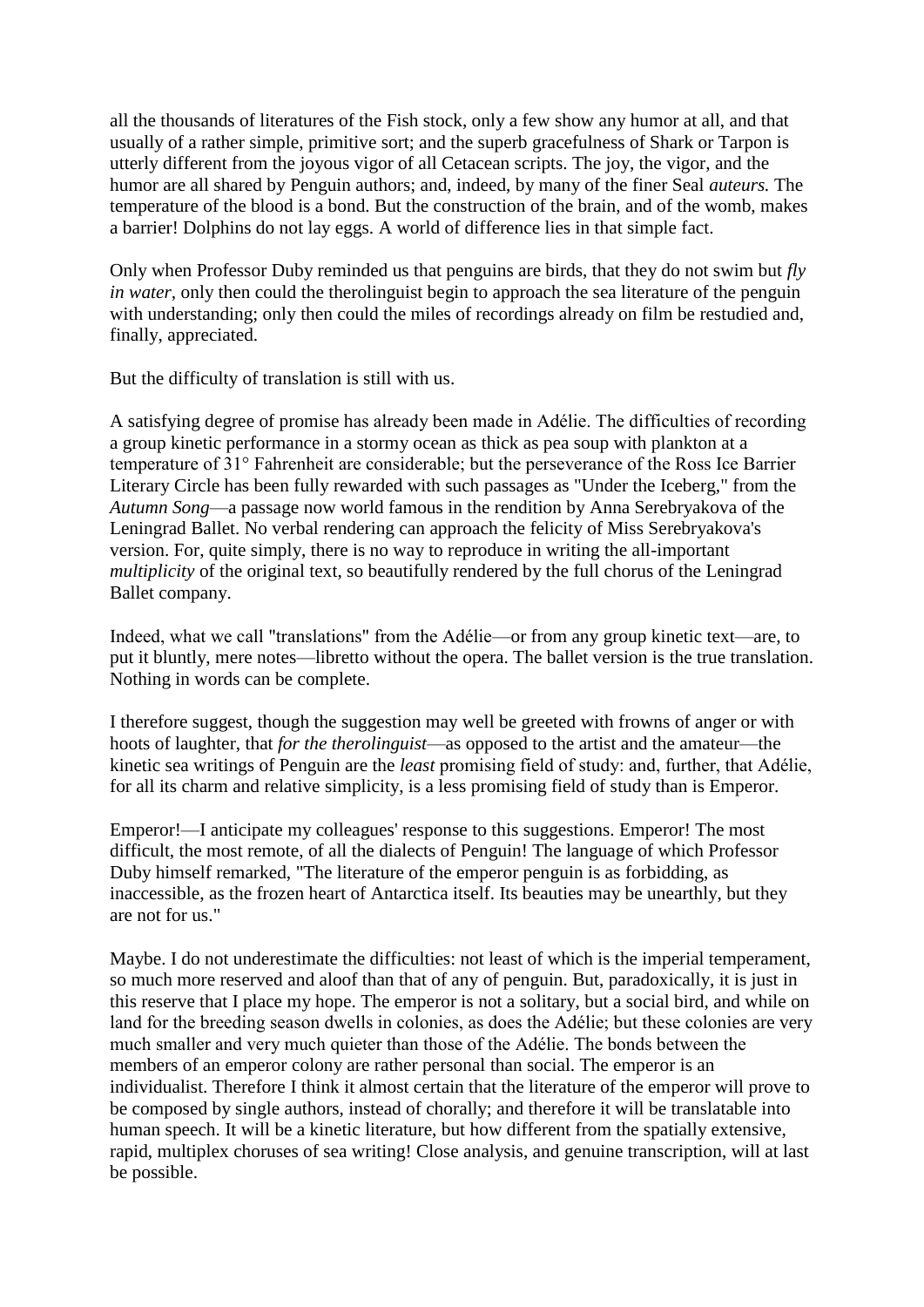What! say my critics—Should we pack up and go to Cape Crozier, to the dark, to the blizzards, to the -60° cold, in the mere hope of recording the problematic poetry of a few strange birds who sit there, in the mid-winter dark, in the blizzards, in the -60° cold, on the eternal ice, with an egg on their feet.

And my reply is, Yes. For, like Professor Duby, my instinct tells me that the beauty of that poetry is as unearthly as anything we shall ever find on earth.

To those of my colleagues in whom the spirit of scientific curiosity and aesthetic risk is strong, I say, Imagine it: the ice, the scouring snow, the darkness, the ceaseless whine and scream of the wind. In that black desolation a little band of poets crouches. They are starving; they will not eat for weeks. On the feet of each one, under the warm belly feathers, rests one large egg, thus preserved from the mortal touch of the ice. The poets cannot hear each other; they cannot see each other. They can only feel the other's *warmth.* That is their poetry, that is their art. Like all kinetic literatures, it is silent; unlike other kinetic literatures, it is all but immobile, ineffably subtle. The ruffling of a feather; the shifting of a wing; the touch, the faint, warm touch of the one beside you. In unutterable, miserable, black solitude, the affirmation. In absence, presence. In death, life.

I have obtained a sizable grant from UNESCO and have stocked an expedition. There are still four places open. We leave for Antarctica on Thursday. If anyone wants to come along, welcome!

—D. Petri

## **Editorial. By the President of the Therolinguistics Association**

What is Language?

This question, central to the science of therolinguistics, has been answered—heuristically—by the very existence of the science. Language is communication. That is the axiom on which all our theory and research rest, and from which all our discoveries derive; and the success of the discoveries testifies to the validity of the axiom. But to the related, yet not identical question, What is Art? we have not yet given a satisfactory answer.

Tolstoy, in the book whose title is that very question, answered it firmly and clearly: Art, too, is communication. This answer has, I believe, been accepted without examination or criticism by therolinguists. For example: Why do therolinguists study only animals?

Why, because plants do not communicate.

Plants do not communicate; that is a fact. Therefore plants have no language; very well; that follows from our basic axiom. Therefore, also, plants have no art. But stay! That does*not* follow from the basic axiom, but only from the unexamined Tolstoyan corollary.

What if art is not communicative?

Or, what if some art is communicative, and some art is not?